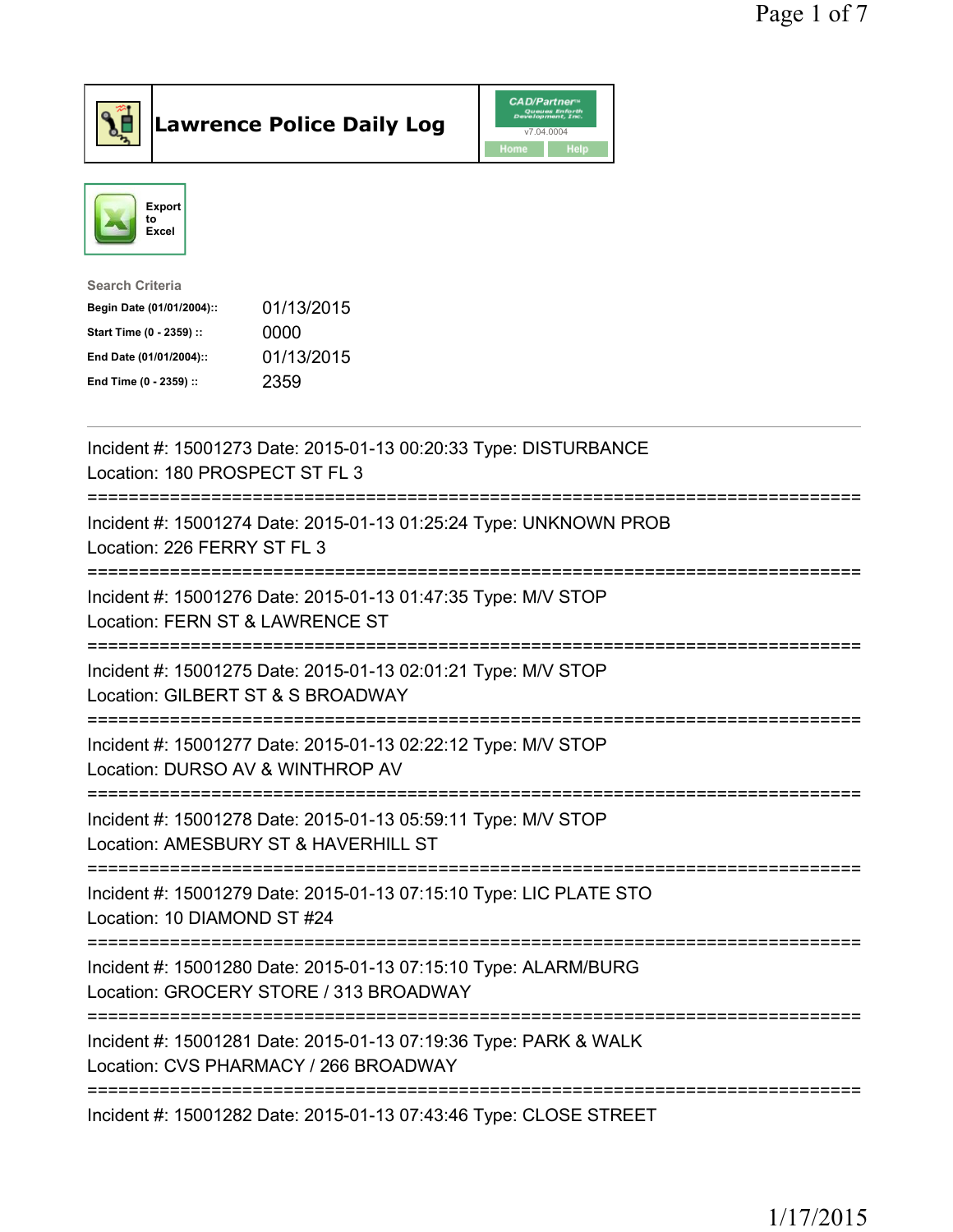Location: PARKER ST & SPRINGFIELD ST =========================================================================== Incident #: 15001283 Date: 2015-01-13 07:50:45 Type: DISTURBANCE Location: 1 GENERAL ST =========================================================================== Incident #: 15001284 Date: 2015-01-13 08:16:25 Type: AUTO ACC/NO PI Location: 488 HOWARD ST =========================================================================== Incident #: 15001285 Date: 2015-01-13 08:26:32 Type: ALARMS Location: SHOWCASE CINEMA / 6 CHICKERING ST =========================================================================== Incident #: 15001286 Date: 2015-01-13 08:29:01 Type: LARCENY/PAST Location: 90 BEACON ST #4 =========================================================================== Incident #: 15001287 Date: 2015-01-13 08:49:14 Type: TRESPASSING Location: 45 BROADWAY =========================================================================== Incident #: 15001288 Date: 2015-01-13 09:56:06 Type: 209A/SERVE Location: 8 CAMPO SECO ST =========================================================================== Incident #: 15001289 Date: 2015-01-13 10:03:41 Type: ALARM/BURG Location: 10 NORRIS ST =========================================================================== Incident #: 15001290 Date: 2015-01-13 10:15:52 Type: UNWANTEDGUEST Location: 45 BROADWAY =========================================================================== Incident #: 15001291 Date: 2015-01-13 10:17:24 Type: M/V STOP Location: WASHINGTON & MANCHESTER =========================================================================== Incident #: 15001292 Date: 2015-01-13 10:23:50 Type: ASSSIT OTHER PD Location: 45 ROLLINS ST =========================================================================== Incident #: 15001293 Date: 2015-01-13 10:56:34 Type: UNWANTEDGUEST Location: COMMONWEALTH CHEVY / MARSTON =========================================================================== Incident #: 15001294 Date: 2015-01-13 10:57:34 Type: SUS PERS/MV Location: 205 BROADWAY =========================================================================== Incident #: 15001295 Date: 2015-01-13 10:58:37 Type: AUTO ACC/NO PI Location: 44 ROWE ST =========================================================================== Incident #: 15001296 Date: 2015-01-13 11:00:47 Type: ALARM/HOLD Location: 234 HIGH ST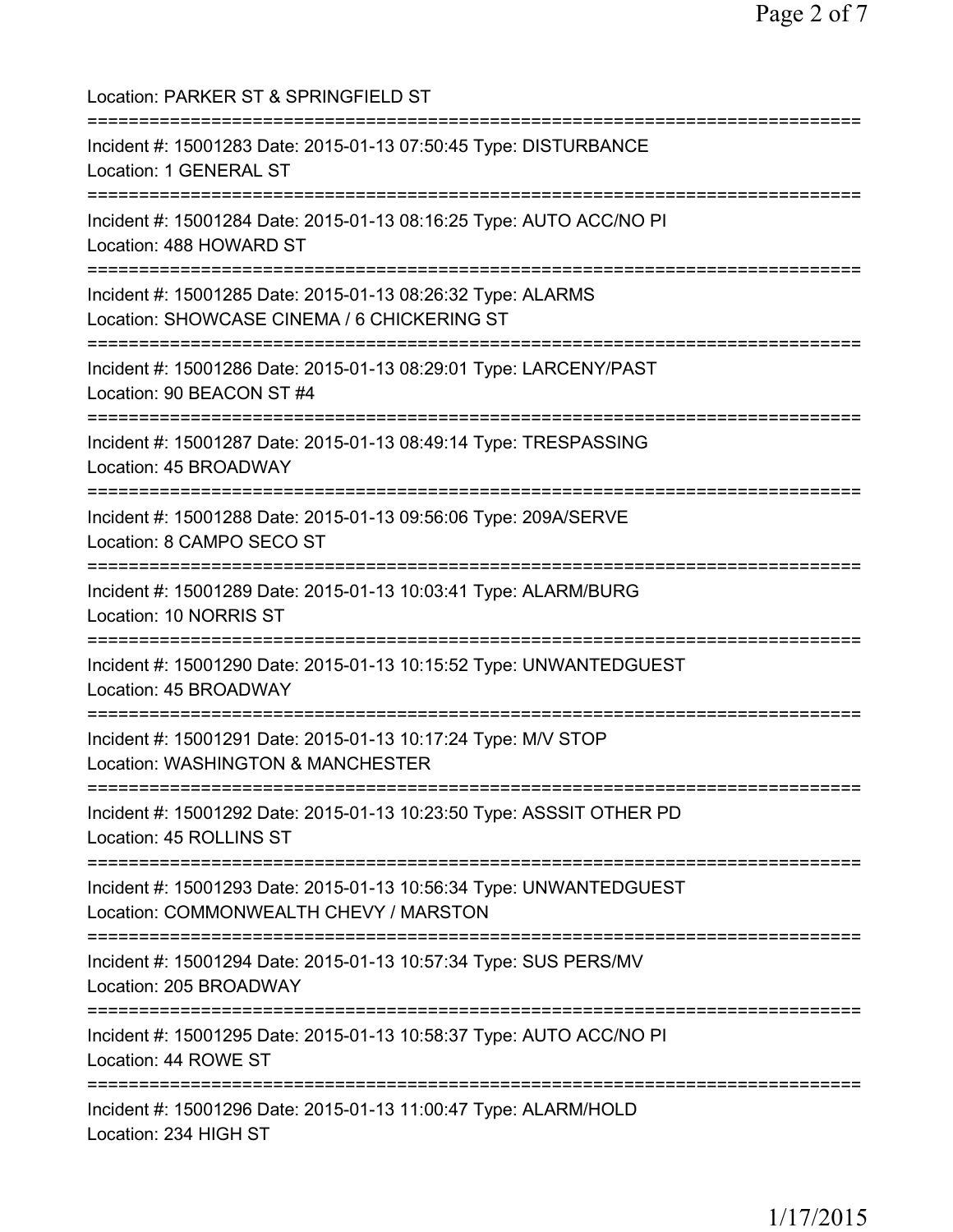| Incident #: 15001297 Date: 2015-01-13 11:27:19 Type: 209A/SERVE<br>Location: 32 STEARNS AV<br>==================                                   |
|----------------------------------------------------------------------------------------------------------------------------------------------------|
| Incident #: 15001298 Date: 2015-01-13 11:56:38 Type: TEST QED<br>Location: 6 SAUNDERS ST                                                           |
| Incident #: 15001299 Date: 2015-01-13 12:05:00 Type: SUICIDE ATTEMPT<br>Location: 67 NEWTON ST #10                                                 |
| Incident #: 15001302 Date: 2015-01-13 12:08:40 Type: LOST PROPERTY<br>Location: 16 BELMONT ST #1                                                   |
| Incident #: 15001300 Date: 2015-01-13 12:13:28 Type: UNWANTEDGUEST<br>Location: 4 INMAN ST #6 FL B4                                                |
| =======================<br>Incident #: 15001301 Date: 2015-01-13 12:14:54 Type: M/V STOP<br><b>Location: BARKER ST</b>                             |
| Incident #: 15001303 Date: 2015-01-13 12:35:24 Type: SUS PERS/MV<br>Location: 75 NEWTON ST                                                         |
| Incident #: 15001304 Date: 2015-01-13 12:40:15 Type: A&B D/W PAST<br>Location: BROADWAY & PARK ST<br>================<br>========================= |
| Incident #: 15001305 Date: 2015-01-13 12:50:18 Type: MAL DAMAGE<br>Location: 17 WOOD LN                                                            |
| Incident #: 15001307 Date: 2015-01-13 13:00:04 Type: B&E/MV/PAST<br>Location: BURGER KING / 187 BROADWAY FL 3                                      |
| Incident #: 15001306 Date: 2015-01-13 13:00:39 Type: INVESTIGATION<br>Location: FROST SCHOOL / 33 HAMLET ST                                        |
| Incident #: 15001308 Date: 2015-01-13 13:18:39 Type: UNWANTEDGUEST<br>Location: SHOWCASE CINEMA / 141 WINTHROP AV                                  |
| Incident #: 15001309 Date: 2015-01-13 13:21:28 Type: WARRANT SERVE<br>Location: 26 KINGSTON ST                                                     |
| Incident #: 15001310 Date: 2015-01-13 13:40:12 Type: DRUG VIO<br><b>Location: LAWRENCE</b>                                                         |
|                                                                                                                                                    |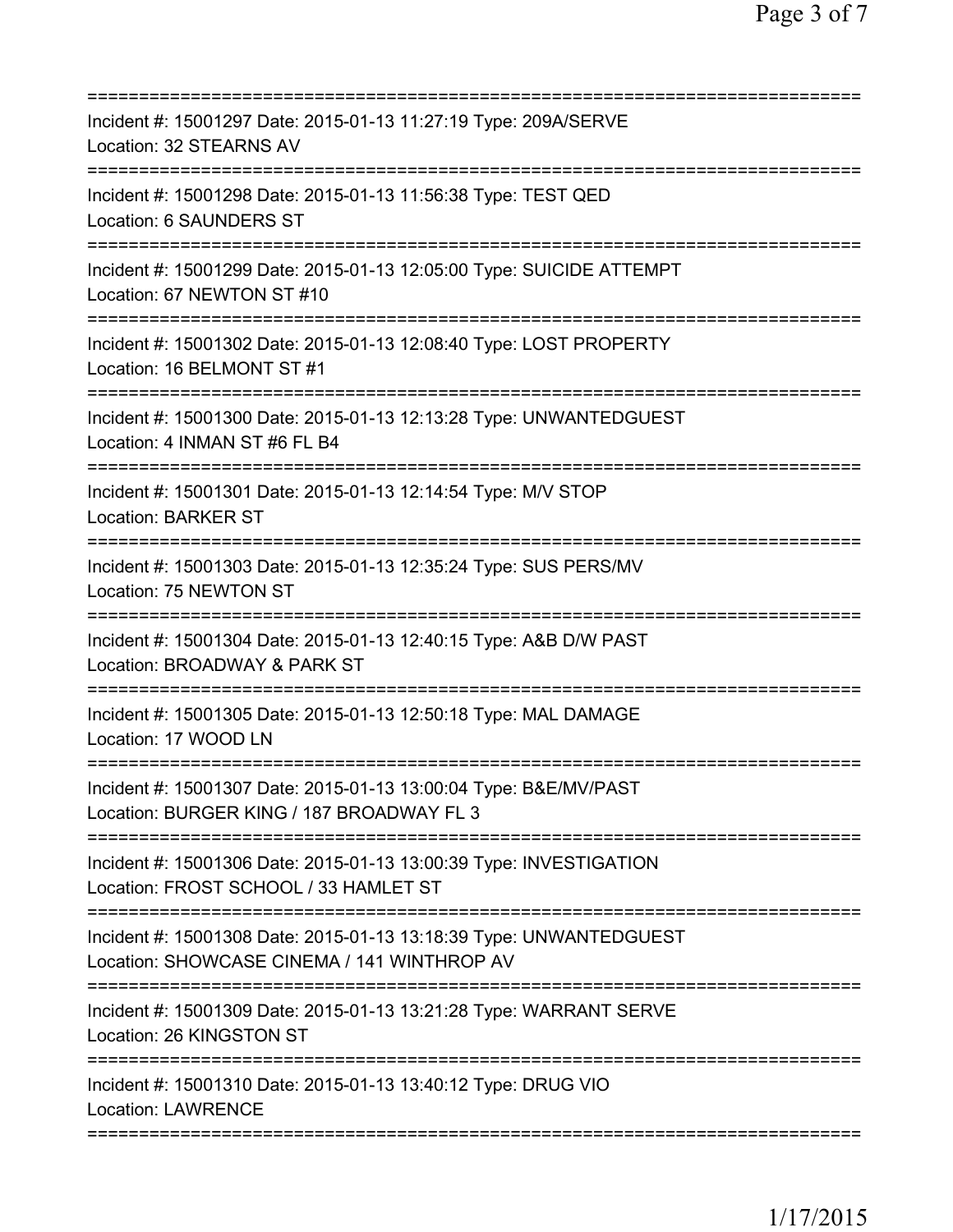| Incident #: 15001311 Date: 2015-01-13 14:00:28 Type: TOW OF M/V<br>Location: 45 DARTMOUTH ST                                                |
|---------------------------------------------------------------------------------------------------------------------------------------------|
| Incident #: 15001312 Date: 2015-01-13 14:13:10 Type: TOW OF M/V<br>Location: 21 RIDGE RD                                                    |
| Incident #: 15001313 Date: 2015-01-13 14:40:01 Type: SUS PERS/MV<br>Location: ELAINES FISH + CHIP / 234 HAMPSHIRE ST                        |
| ======================<br>Incident #: 15001314 Date: 2015-01-13 14:47:19 Type: AUTO ACC/UNK PI<br>Location: BROADWAY & HAVERHILL ST         |
| ============================<br>Incident #: 15001315 Date: 2015-01-13 14:54:26 Type: MAN DOWN<br>Location: 496 HAVERHILL ST                 |
| Incident #: 15001316 Date: 2015-01-13 15:54:15 Type: INVESTIGATION<br>Location: 153 ANDOVER ST                                              |
| Incident #: 15001317 Date: 2015-01-13 16:26:26 Type: GENERAL SERV<br>Location: 360 E HAVERHILL ST                                           |
| -------------<br>Incident #: 15001318 Date: 2015-01-13 16:28:31 Type: KEEP PEACE<br>Location: 210 MERRIMACK ST                              |
| =====================================<br>Incident #: 15001319 Date: 2015-01-13 16:47:30 Type: HIT & RUN M/V<br>Location: BRUCE ST & PARK ST |
| Incident #: 15001320 Date: 2015-01-13 17:08:33 Type: INVEST CONT<br>Location: 486 HOWARD ST                                                 |
| Incident #: 15001321 Date: 2015-01-13 17:18:17 Type: STOL/MV/PAS<br>Location: 132 WALNUT ST                                                 |
| Incident #: 15001322 Date: 2015-01-13 17:22:12 Type: M/V STOP<br>Location: AMESBURY ST & LOWELL ST<br>===============================       |
| Incident #: 15001323 Date: 2015-01-13 17:24:15 Type: 209A/SERVE<br>Location: 7 CHERRY ST                                                    |
| Incident #: 15001324 Date: 2015-01-13 17:33:49 Type: THREATS<br>Location: VIN FEN / 42 MARBLE AV                                            |
| Incident #: 15001325 Date: 2015-01-13 17:39:07 Type: MAN DOWN                                                                               |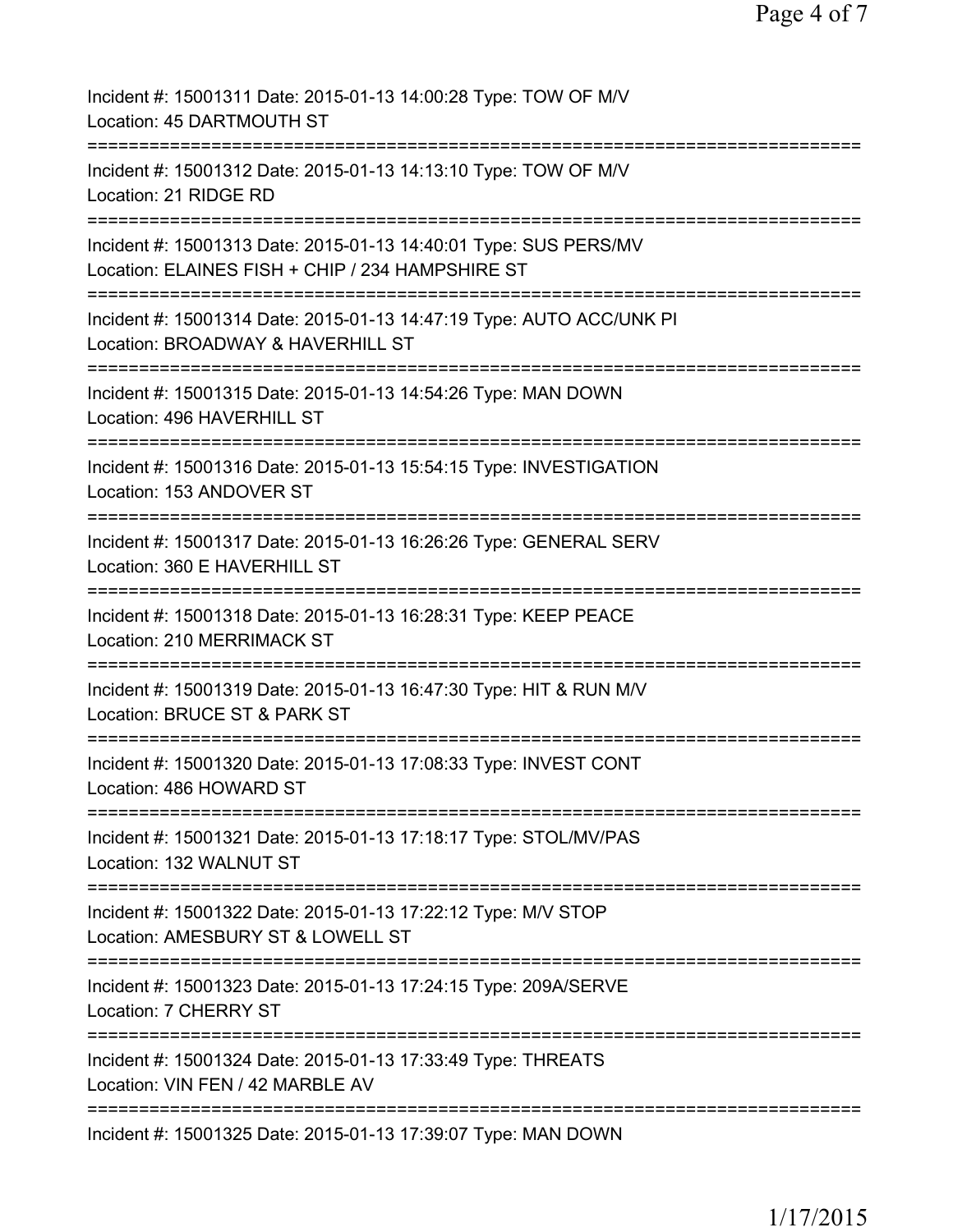Location: 469 HAVERHILL ST

| Incident #: 15001326 Date: 2015-01-13 17:41:30 Type: ALARM/BURG<br>Location: RESD; THOMAS ORTA 978-857-3489 / 12 BORDER ST         |
|------------------------------------------------------------------------------------------------------------------------------------|
| Incident #: 15001327 Date: 2015-01-13 17:55:52 Type: RECOV/STOL/MV<br>Location: 25 EXCHANGE ST                                     |
| Incident #: 15001328 Date: 2015-01-13 18:33:11 Type: ALARM/BURG<br>Location: RESD; VITALE 978-682-7199 / 139 E HAVERHILL ST        |
| Incident #: 15001329 Date: 2015-01-13 18:33:56 Type: M/V STOP<br>Location: BRADFORD ST & WINSLOW PL                                |
| Incident #: 15001330 Date: 2015-01-13 18:45:44 Type: ALARM/BURG<br>Location: 12 BORDER ST                                          |
| Incident #: 15001331 Date: 2015-01-13 18:47:41 Type: SUS PERS/MV<br>Location: LITTLE CESAR / 350 BROADWAY                          |
| Incident #: 15001332 Date: 2015-01-13 18:53:47 Type: ALARM/BURG<br>Location: RESD; CLAUDIA ESCABOZA 978-601-9651 / 300 LAWRENCE ST |
| Incident #: 15001333 Date: 2015-01-13 19:02:26 Type: AUTO ACC/PI<br>Location: 22 ORCHARD ST                                        |
| Incident #: 15001334 Date: 2015-01-13 19:14:17 Type: BUILDING FIRE<br>Location: 8 GREEN ST                                         |
| Incident #: 15001335 Date: 2015-01-13 19:27:05 Type: INVEST CONT<br>Location: 67 MAPLE ST                                          |
| Incident #: 15001336 Date: 2015-01-13 19:29:29 Type: INVEST CONT<br>Location: MT VERNON LIQUORS / 421 S BROADWAY                   |
| Incident #: 15001337 Date: 2015-01-13 19:39:52 Type: KEEP PEACE<br><b>Location: WHITMAN ST</b>                                     |
| Incident #: 15001338 Date: 2015-01-13 20:01:31 Type: A&B D/W/ PROG<br>Location: 344 HAMPSHIRE ST                                   |
| Incident #: 15001339 Date: 2015-01-13 20:04:11 Type: UNKNOWN PROB<br>Location: 59 MYRTLE ST                                        |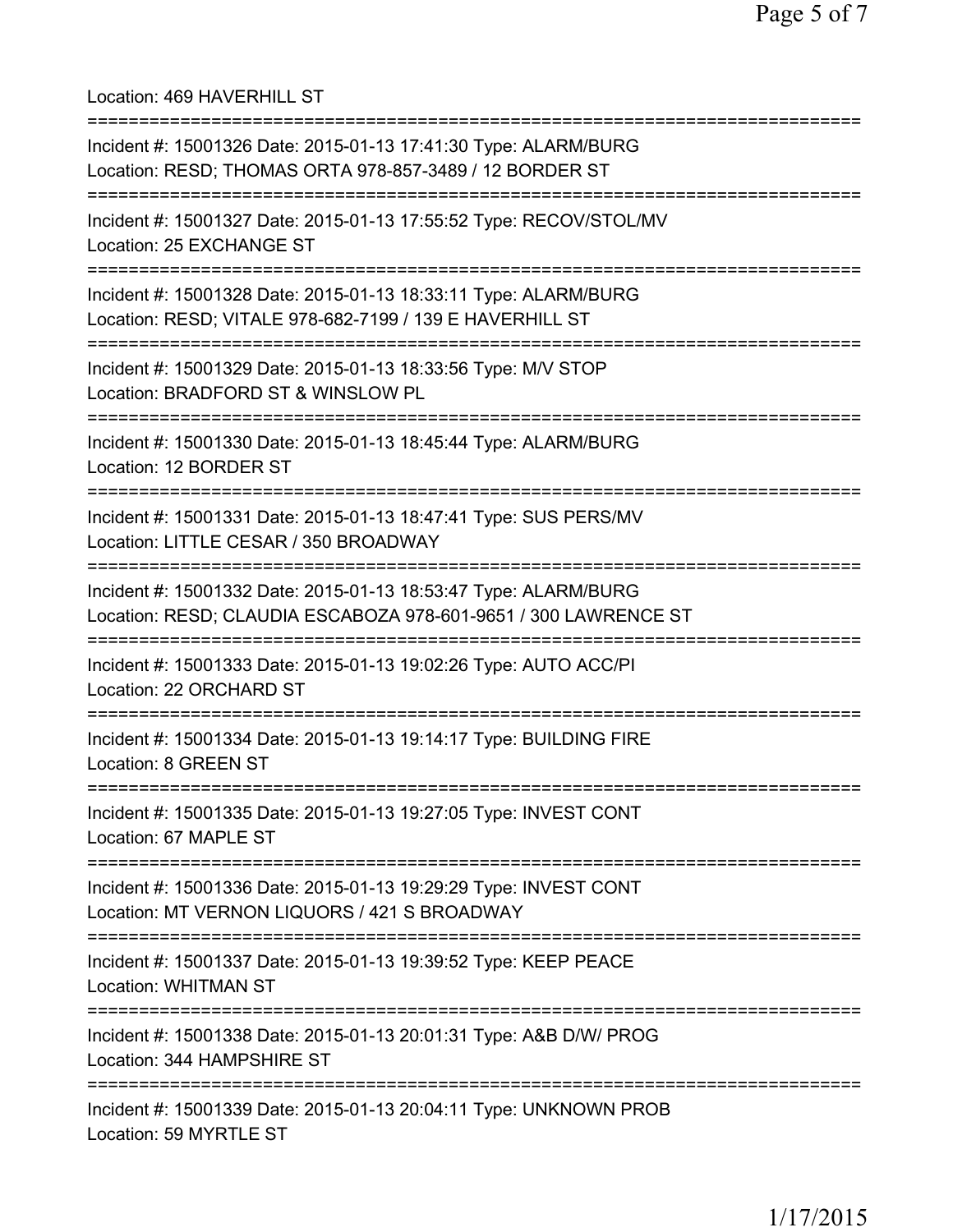=========================================================================== Incident #: 15001340 Date: 2015-01-13 20:17:00 Type: ALARM/BURG Location: TOP DONUT / DUNKIN DONUTS / 123 LAWRENCE ST =========================================================================== Incident #: 15001341 Date: 2015-01-13 20:21:31 Type: ALARM/BURG Location: ESPERANZA ACADEMY / 198 GARDEN ST =========================================================================== Incident #: 15001342 Date: 2015-01-13 20:36:59 Type: CK WELL BEING Location: 1 FARNHAM ST #C =========================================================================== Incident #: 15001343 Date: 2015-01-13 20:40:12 Type: DISTURBANCE Location: CASA NUEVA VIDA / 133 ESSEX ST FL 2 =========================================================================== Incident #: 15001344 Date: 2015-01-13 20:40:17 Type: B&E/MV/PAST Location: LAWRENCE DISTRICT COURT / 381 COMMON ST =========================================================================== Incident #: 15001345 Date: 2015-01-13 21:01:13 Type: MV/BLOCKING Location: BARKER ST & RESERVOIR ST =========================================================================== Incident #: 15001346 Date: 2015-01-13 21:14:52 Type: ALARM/BURG Location: DIAMOND IRON WORKS SHOP BUILDING / 109 BLANCHARD ST =========================================================================== Incident #: 15001348 Date: 2015-01-13 21:36:30 Type: SUICIDE ATTEMPT Location: 5 PERE MARQUETTE AV =========================================================================== Incident #: 15001347 Date: 2015-01-13 21:37:27 Type: M/V STOP Location: 51 BROMFIELD ST =========================================================================== Incident #: 15001349 Date: 2015-01-13 22:10:37 Type: M/V STOP Location: COMMON ST & HAMPSHIRE ST =========================================================================== Incident #: 15001350 Date: 2015-01-13 22:23:12 Type: LOUD NOISE Location: 75 PARK ST =========================================================================== Incident #: 15001351 Date: 2015-01-13 22:38:57 Type: M/V STOP Location: ESSEX ST & HAMPSHIRE ST =========================================================================== Incident #: 15001352 Date: 2015-01-13 22:42:51 Type: M/V STOP Location: SALEM ST & SHAWSHEEN RD =========================================================================== Incident #: 15001353 Date: 2015-01-13 22:46:38 Type: ALARM/BURG Location: MORENO AUTOPARTS / 39 HAVERHILL ST ===========================================================================